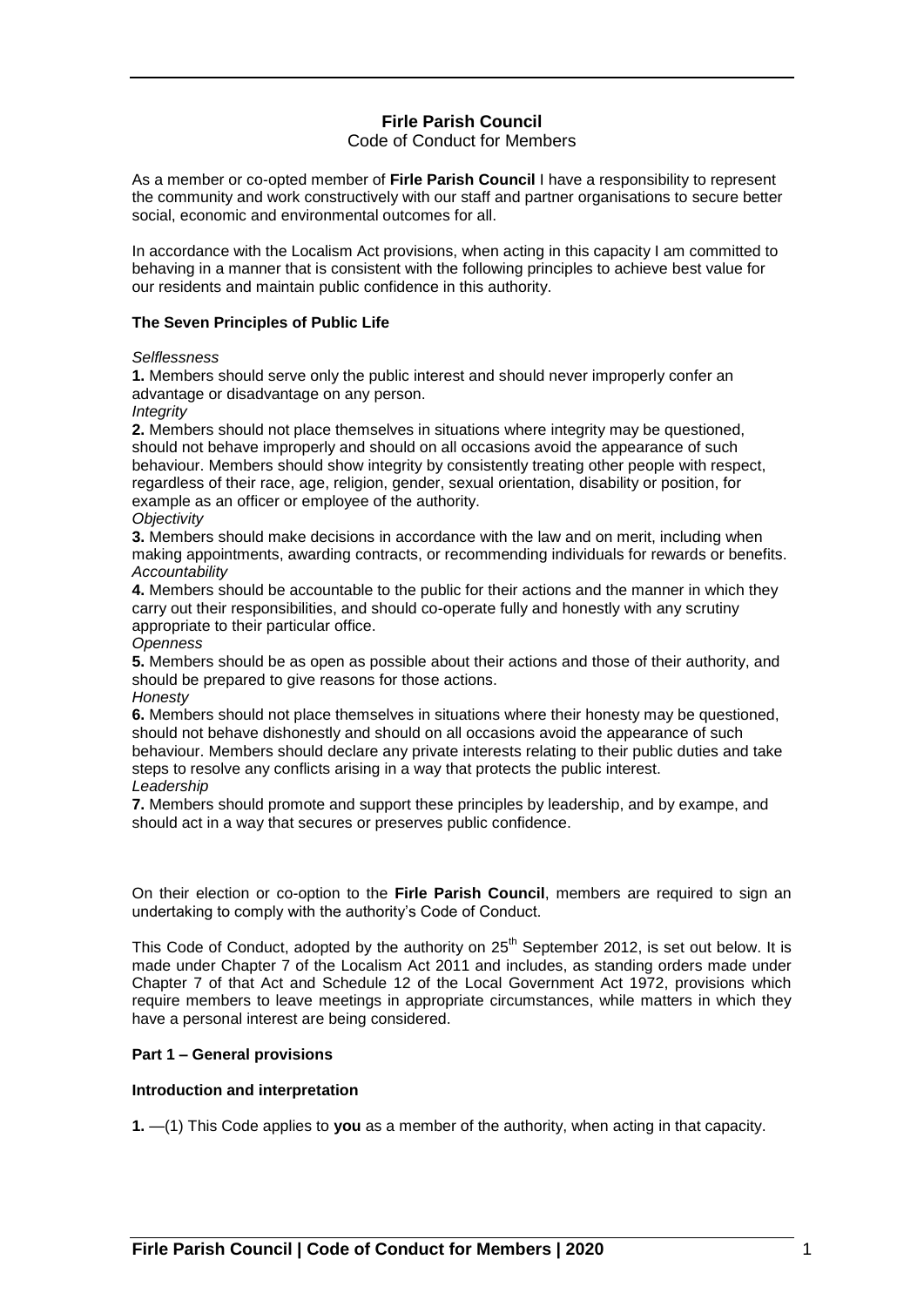(2) This Code is based upon seven principles fundamental to public service, which are set out above. You should have regard to these principles as they will help you to comply with the Code.

(3) If you need guidance on any matter under this Code you should seek it from the authority's monitoring officer or your own legal adviser – but it is entirely your responsibility to comply with the provisions of this Code.

(4) It is a criminal offence to fail to notify the authority's monitoring officer of a disclosable pecuniary interest, to take part in discussions or votes at meetings, or to take a decision where you have disclosable pecuniary interest, without reasonable excuse. It is also an offence to knowingly or recklessly to provide false or misleading information to the authority's monitoring officer.

(5) Any written allegation received by the authority that you have failed to comply with this Code will be dealt with by the authority under the arrangements which it has adopted for such purposes. If it is found that you have failed to comply with the Code, the authority has the right to have regard to this failure in deciding -

- (a) whether to take action in relation to you and
- (b) what action to take.
- (6) In this Code—

"authority" means **Firle Parish Council**

"Code" means this Code of Conduct

"co-opted member" means a person who is not a member of the authority but who-

(a) is a member of any committee or sub-committee of the authority, or

(b) is a member of, and represents the authority on, any joint committee or joint sub-committee of the authority,

and who is entitled to vote on any question that falls to be decided at any meeting of that committee or sub-committee.

"meeting" means any meeting of—

- (a) the authority;
- (b) the executive of the authority;

(c) any of the authority's or its executive's committees, sub-committees, joint committees, joint sub-committees, or area committees;

"member" includes a co-opted member.

"register of members' interests" means the authority's register of members' pecuniary and other interests established and maintained by the authority's monitoring officer under section 29 of the Localism Act 2011.

# **Scope**

**2.** —(1) Subject to sub-paragraphs (2) and (3), you must comply with this Code whenever you—

(a) conduct the business of your authority (which, in this Code, includes the business of the office to which you are elected or appointed); or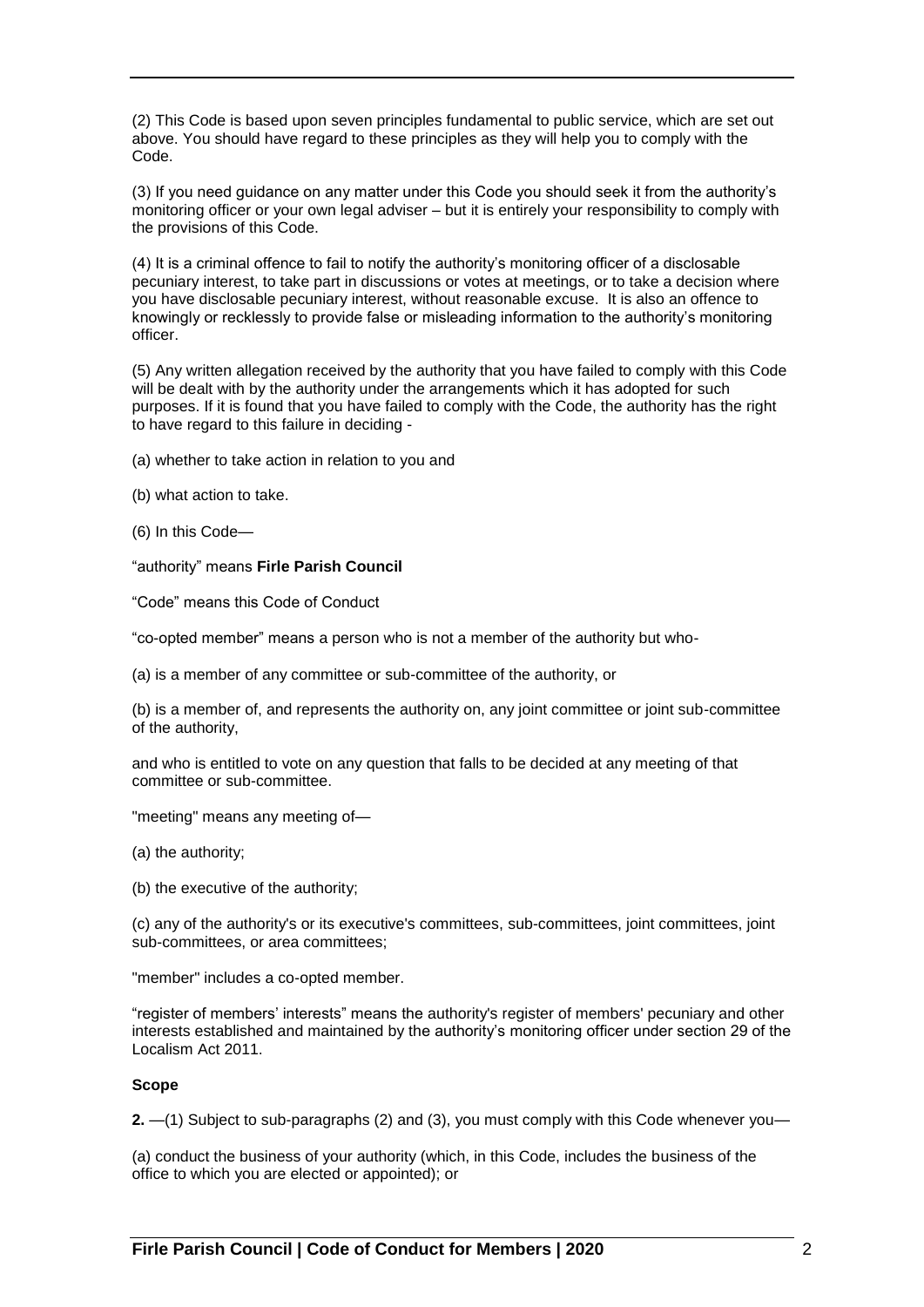(b) act, claim to act or give the impression you are acting as a representative of your authority,

and references to your official capacity are construed accordingly.

(2) This Code does not have effect in relation to your conduct other than where it is in your official capacity.

(3) Where you act as a representative of your authority—

(a) on another relevant authority, you must, when acting for that other authority, comply with that other authority's code of conduct; or

(b) on any other body, you must, when acting for that other body, comply with your authority's code of conduct, except and insofar as it conflicts with any other lawful obligations to which that other body may be subject.

### **General obligations**

**3.** —(1) You must treat others with respect.

(2) You must not—

(a) do anything which may cause your authority to breach any of its the equality duties (in particular as set out in the Equality Act 2010);

- (b) bully any person;
- (c) intimidate or attempt to intimidate any person who is or is likely to be—
	- (i) a complainant,
	- (ii) a witness, or
	- (iii) involved in the administration of any investigation or proceedings, in relation to an allegation that a member (including yourself) has failed to comply with his or her authority's code of conduct; or

(d) do anything which compromises or is likely to compromise the impartiality of those who work for, or on behalf of, your authority.

**4.** You must not—

(a) disclose information given to you in confidence by anyone, or information acquired by you which you believe, or ought reasonably to be aware, is of a confidential nature, except where—

- (i) you have the consent of a person authorised to give it;
- (ii) you are required by law to do so;
- (iii) the disclosure is made to a third party for the purpose of obtaining professional advice provided that the third party agrees not to disclose the information to any other person; or
- (iv) the disclosure is—

(a) reasonable and in the public interest; and

(b) made in good faith and in compliance with the reasonable requirements of the authority;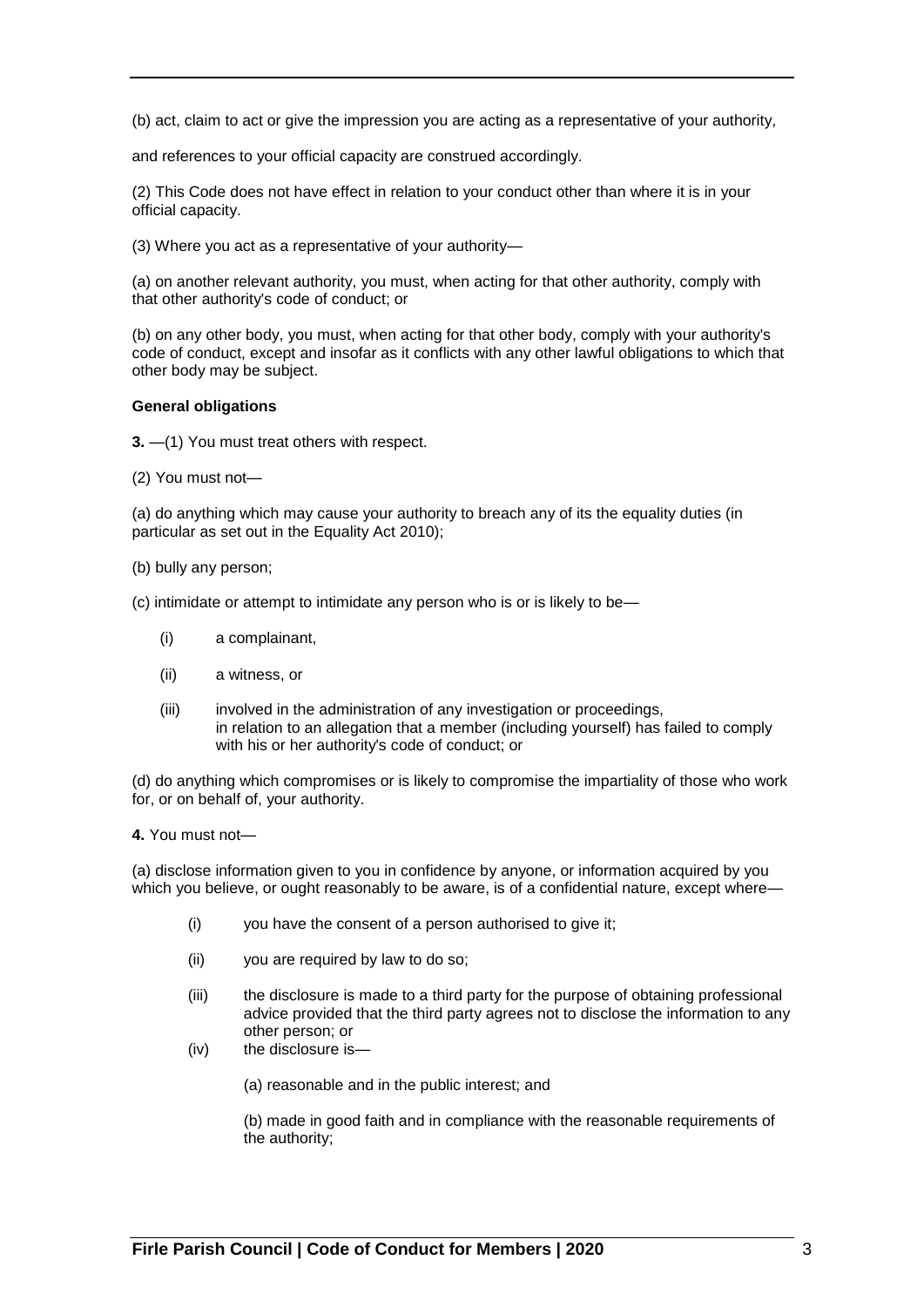(b) prevent another person from gaining access to information to which that person is entitled by law.

**5.** You must not conduct yourself in a manner which could reasonably be regarded as bringing your office or authority into disrepute.

**6.** You—

(a) must not use or attempt to use your position as a member improperly to confer on or secure for yourself or any other person, an advantage or disadvantage;

(b) must, when using or authorising the use by others of the resources of your authority—

(i) act in accordance with your authority's reasonable requirements;

(ii) ensure that such resources are not used improperly for political purposes (including party political purposes); and

(c) must have regard to any applicable Local Authority Code of Publicity made under the Local Government Act 1986.

**7.** —(1) When reaching decisions on any matter you must have regard to any relevant advice provided to you by—

- (a) your authority's chief finance officer; or
- (b) your authority's monitoring officer,

where that officer is acting pursuant to his or her statutory duties.

(2) You must give reasons for all decisions in accordance with any statutory requirements and any reasonable additional requirements imposed by your authority.

# **Part 2 – Interests**

### **Personal interests**

8. – (1) The interests described in paragraphs 8(3) and 8(5) are your personal interests and the interests in paragraph 8(5) are your pecuniary interests which are disclosable pecuniary interests as defined by section 30 of the Localism Act 2011.

(2) If you fail to observe Parts 2 and 3 of the Code in relation to your personal interests-

(a) the authority may deal with the matter as mentioned in paragraph 1(5) and

(b) if the failure relates to a disclosable pecuniary interest, you may also become subject to criminal proceedings as mentioned in paragraph 1(4).

(3) You have a personal interest in any business of your authority where either—

(a) it relates to or is likely to affect—

(i) any body of which you are a member or in a position of general control or management and to which you are appointed or nominated by your authority;

- (ii) any body—
	- (a) exercising functions of a public nature;
	- (b) directed to charitable purposes; or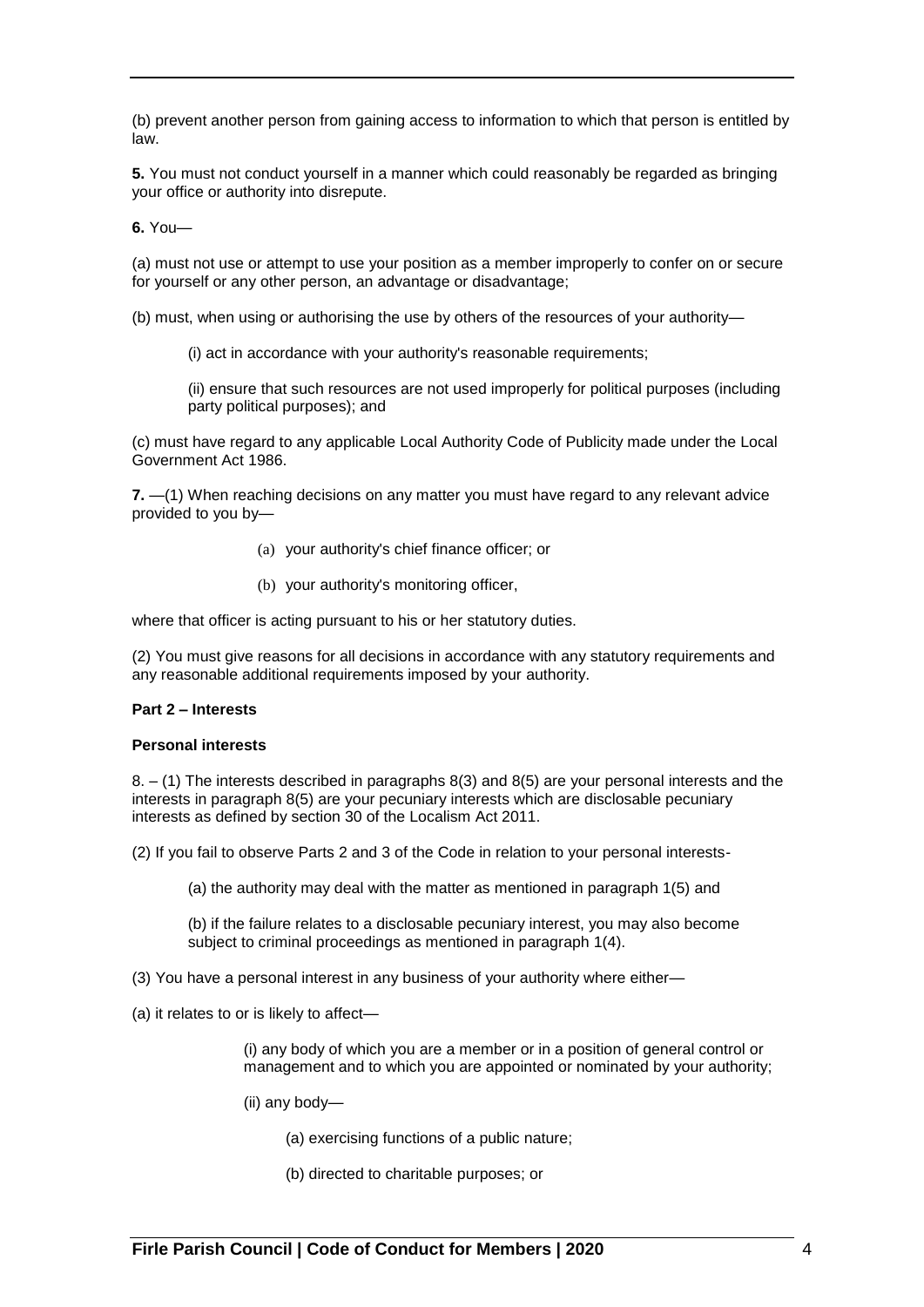(c) one of whose principal purposes includes the influence of public opinion or policy (including any political party or trade union),

of which you are a member or in a position of general control or management;

(iii) the interests of any person from whom you have received a gift or hospitality with an estimated value of at least £50; or

(b) a decision in relation to that business might reasonably be regarded as affecting your wellbeing or financial position or the well-being or financial position of a relevant person to a greater extent than the majority of (in the case of authorities with electoral divisions or wards) other council tax payers, ratepayers or inhabitants of the electoral division or ward, as the case may be, affected by the decision;

(4) In sub-paragraph (3)(b), a relevant person is—

(a) a member of your family or a close associate; or

(b) any person or body who employs or has appointed such persons, any firm in which they are a partner, or any company of which they are directors;

(c) any person or body in whom such persons have a beneficial interest in a class of securities exceeding the nominal value of £25,000; or

(d) any body of a type described in sub-paragraph (3)(a)(i) or (ii).

(5) Subject to sub-paragraphs (6), you have a disclosable pecuniary interest as defined by section 30 of the Localism Act 2011 in any business of your authority where (i) you or (ii) your partner (which means spouse or civil partner, a person with whom you are living as husband or wife, or a person with whom you are living as if you are civil partners) within the following descriptions:

| <b>Interest</b>                                         | <b>Description</b>                                                                                                                                                                                                                                                                                                                                                                                                                        |
|---------------------------------------------------------|-------------------------------------------------------------------------------------------------------------------------------------------------------------------------------------------------------------------------------------------------------------------------------------------------------------------------------------------------------------------------------------------------------------------------------------------|
| Employment, office, trade,<br>profession<br>or vacation | Any employment, office, trade, profession or vocation carried on<br>for profit or gain.                                                                                                                                                                                                                                                                                                                                                   |
| Sponsorship                                             | Any payment or provision of any other financial benefit (other<br>than from the relevant authority) made or provided within the<br>relevant period in respect of any expenses incurred by M in<br>carrying out duties as a member, or towards the election<br>expenses of M. This includes any payment or financial benefit<br>from a trade union within the meaning of the Trade Union and<br>Labour Relations (Consolidation) Act 1992. |
| Contracts                                               | Any contract which is made between the relevant person (or a<br>body in which the relevant person has a beneficial interest) and<br>the relevant authority-<br>(a) under which goods or services are to be provided or works<br>are to be executed; and<br>(b) which has not been fully discharged.                                                                                                                                       |
| Land                                                    | Any beneficial interest in land which is within the area of the<br>relevant authority.                                                                                                                                                                                                                                                                                                                                                    |
| Licences                                                | Any licence (alone or jointly with others) to occupy land in the<br>area of the relevant authority for a month or longer.                                                                                                                                                                                                                                                                                                                 |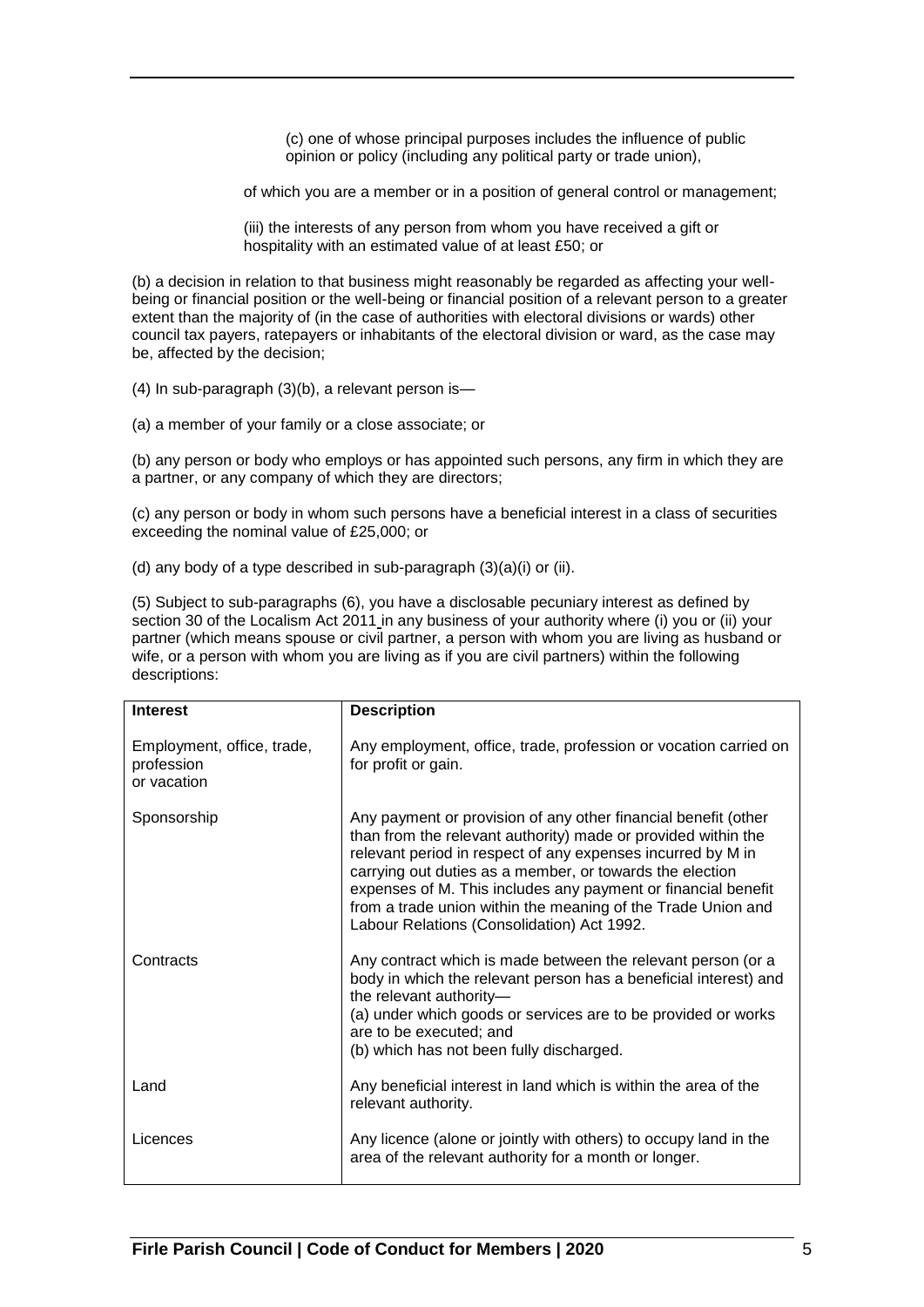| Corporate tenancies | Any tenancy where (to M's knowledge)-<br>(a) the landlord is the relevant authority; and<br>(b) the tenant is a body in which the relevant person has a<br>beneficial interest.                                                                                                                                                                                                                                                                                                                                                                                                                      |
|---------------------|------------------------------------------------------------------------------------------------------------------------------------------------------------------------------------------------------------------------------------------------------------------------------------------------------------------------------------------------------------------------------------------------------------------------------------------------------------------------------------------------------------------------------------------------------------------------------------------------------|
| Securities          | Any beneficial interest in securities of a body where—<br>(a) that body (to M's knowledge) has a place of business or land<br>in the area of the relevant authority; and<br>$(b)$ either-<br>(i) the total nominal value of the securities exceeds £25,000 or<br>one hundredth of the total issued share capital of that body; or<br>(ii) if the share capital of that body is of more than one class, the<br>total nominal value of the shares of any one class in which the<br>relevant person has a beneficial interest exceeds one hundredth<br>of the total issued share capital of that class. |

These descriptions on interests are subject to the following definitions;

'body in which the relevant person has a beneficial interest' means a firm in which the relevant person is a partner or a body corporate of which the relevant person is a director, or in the securities of which the relevant person has a beneficial interest;

'director' includes a member of the committee of management of an industrial and provident society;

'land' includes an easement, servitude, interest or right in or over land which does not carry with it a right for the relevant person (alone or jointly with another) to occupy the land or to receive income;

'M' means the person M referred to in section 30 of the Localism Act 2011;

'member' includes a co-opted member;

'relevant authority' means the authority of which M is a member;

'relevant period' means the period of 12 months ending with the day on which M gives a notification for the purposes of section 30(1) of the Localism Act 2011;

'relevant person' means M or any other person referred to in section 30(3)(b) of the Localism Act 2011;

'securities' means shares, debentures, debenture stock, loan stock, bonds, units of a collective investment scheme within the meaning of the Financial Services and Markets Act 2000() and other securities of any description, other than money deposited with a building society.

(6) In sub-paragraph (5), any interest which your partner may have is only treated as your interest if you are aware that that your partner has the interest.

### **Disclosure of personal interests (See also Part 3)**

**9.** —(1) Subject to sub-paragraphs (2) to (6), where you have a personal interest in any business of your authority and you attend a meeting of your authority at which any matter relating to the business is considered, you must disclose to that meeting the existence and nature of that interest at the commencement of that consideration, or when the interest becomes apparent.

(2) Sub-paragraph (1) only applies where you are aware or ought reasonably to be aware of the existence of the personal interest.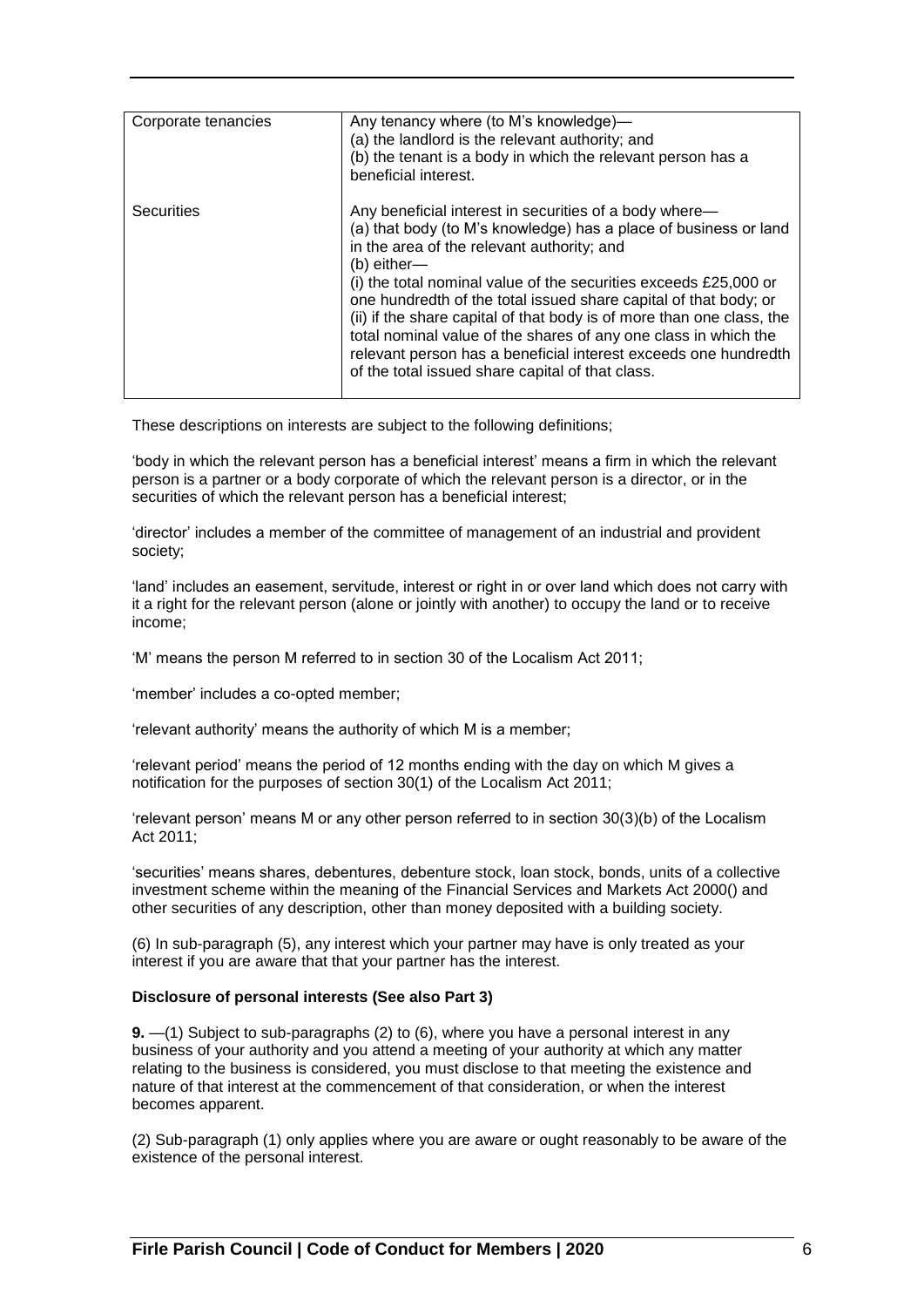(3) Where you have a personal interest but, by virtue of paragraph 14, sensitive information relating to it is not registered in your authority's register of members' interests, you must indicate to the meeting that you have a personal interest and, if also applicable, that it is a disclosable pecuniary interest, but need not disclose the sensitive information to the meeting.

(4) Subject to paragraph 12(1)(b), where you have a personal interest in any business of your authority and you have made an executive decision on any matter in relation to that business, you must ensure that any written statement of that decision records the existence and nature of that interest.

(5) In this paragraph, "executive decision" is to be construed in accordance with any regulations made by the Secretary of State under section 22 of the Local Government Act 2000.

### **Prejudicial interest generally**

**10.** —(1) Subject to sub-paragraph (2), where you have a personal interest in any business of your authority you also have a prejudicial interest in that business where either-

(a) the interest is a disclosable pecuniary interest as described in paragraph 8(5), or

(b) the interest is one which a member of the public with knowledge of the relevant facts would reasonably regard as so significant that it is likely to prejudice your judgement of the public interest.

(2) For the purposes of sub-paragraph (1)(b), you do not have a prejudicial interest in any business of the authority where that business—

(a) does not affect your financial position or the financial position of a person or body described in paragraph 8;

(b) does not relate to the determining of any approval, consent, licence, permission or registration in relation to you or any person or body described in paragraph 8; or

(c) relates to the functions of your authority in respect of—

- (i) housing, where you are a tenant of your authority provided that those functions do not relate particularly to your tenancy or lease;
- (ii) school meals or school transport and travelling expenses, where you are a parent or guardian of a child in full time education, or are a parent governor of a school, unless it relates particularly to the school which the child attends;
- (iii) statutory sick pay under Part XI of the Social Security Contributions and Benefits Act 1992, where you are in receipt of, or are entitled to the receipt of, such pay;
- (iv) an allowance, payment or indemnity given to members;
- (v) any ceremonial honour given to members; and
- (vi) setting council tax or a precept under the Local Government Finance Act 1992.

### **Interests arising in relation to overview and scrutiny committees**

**11.** You also have a personal interest in any business before an overview and scrutiny committee of your authority (or of a sub-committee of such a committee) where—

(a) that business relates to a decision made (whether implemented or not) or action taken by your authority's executive or another of your authority's committees, sub-committees, joint committees or joint sub-committees; and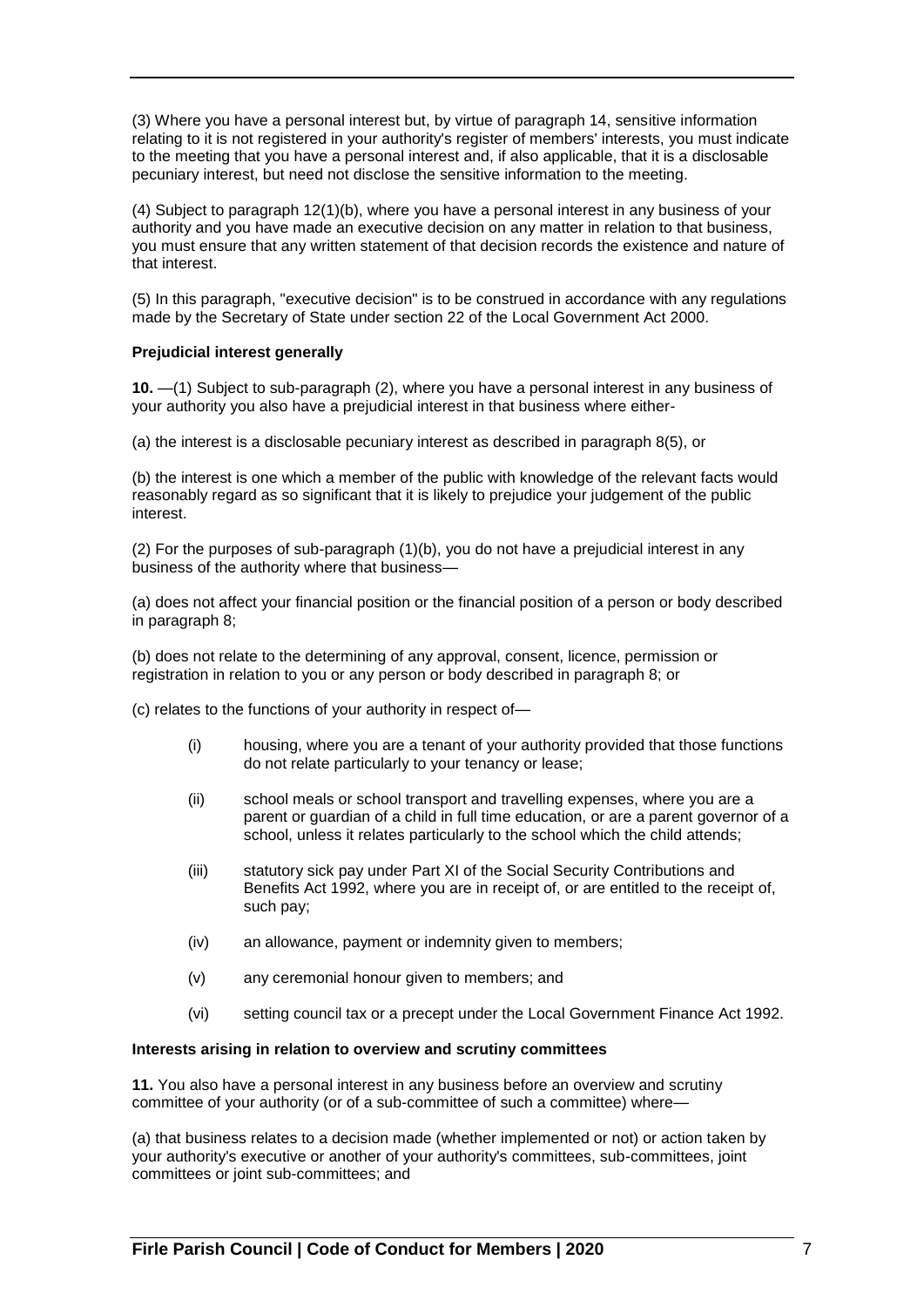(b) at the time the decision was made or action was taken, you were a member of the executive, committee, sub-committee, joint committee or joint sub-committee mentioned in paragraph (a) and you were present when that decision was made or action was taken.

### **Effect of prejudicial interests on participation**

**12.** —(1) Subject to sub-paragraph (2) and (3), where you have a prejudicial interest in any matter in relation to the business of your authority—

(a) you must not participate, or participate further, in any discussion of the matter at any meeting, or participate in any vote, or further vote, taken on the matter at the meeting and must withdraw from the room or chamber where the meeting considering the matter is being held—

- (i) in a case where sub-paragraph (2) applies, immediately after making representations, answering questions or giving evidence;
- (ii) in any other case, whenever it becomes apparent that the matter is being considered at that meeting;

unless you have obtained a dispensation from your authority's monitoring officer or standards committee;

(b) you must not exercise executive functions in relation to that matter; and

(c) you must not seek improperly to influence a decision about that matter.

(2) Where you have a prejudicial interest in any business of your authority which is not a disclosable pecuniary interest as described in paragraph 8(5), you may attend a meeting (including a meeting of the overview and scrutiny committee of your authority or of a subcommittee of such a committee) but only for the purpose of making representations, answering questions or giving evidence relating to the business, provided that the public are also allowed to attend the meeting for the same purpose, whether under a statutory right or otherwise.

(3) Where you have a prejudicial interest which is not a disclosable pecuniary interest as described in paragraph 8(5), arising solely from membership of any body described 8(3)(a)(i) or  $8(3)(a)(ii)(a)$  then you do not have to withdraw from the room or chamber and may make representations to the committee but may not participate in the vote.

# **Part 3 – Registration of Interests**

### **Registration of members' interests**

**13.** —(1) Subject to paragraph 14, you must, within 28 days of—

(a) this Code being adopted by the authority; or

(b) your election or appointment to office (where that is later), register in the register of members' interests details of-

- (i) your personal interests where they fall within a category mentioned in paragraph 8(3)(a) and
- (ii) your personal interests which are also disclosable pecuniary interests where they fall within a category mentioned in paragraph 8(5)

by providing written notification to your authority's monitoring officer.

(2) Subject to paragraph 14, you must, within 28 days of becoming aware of any new personal interest falling within sub-paragraphs (1)(b)(i) or (1)(b)(ii) or any change to any personal interest